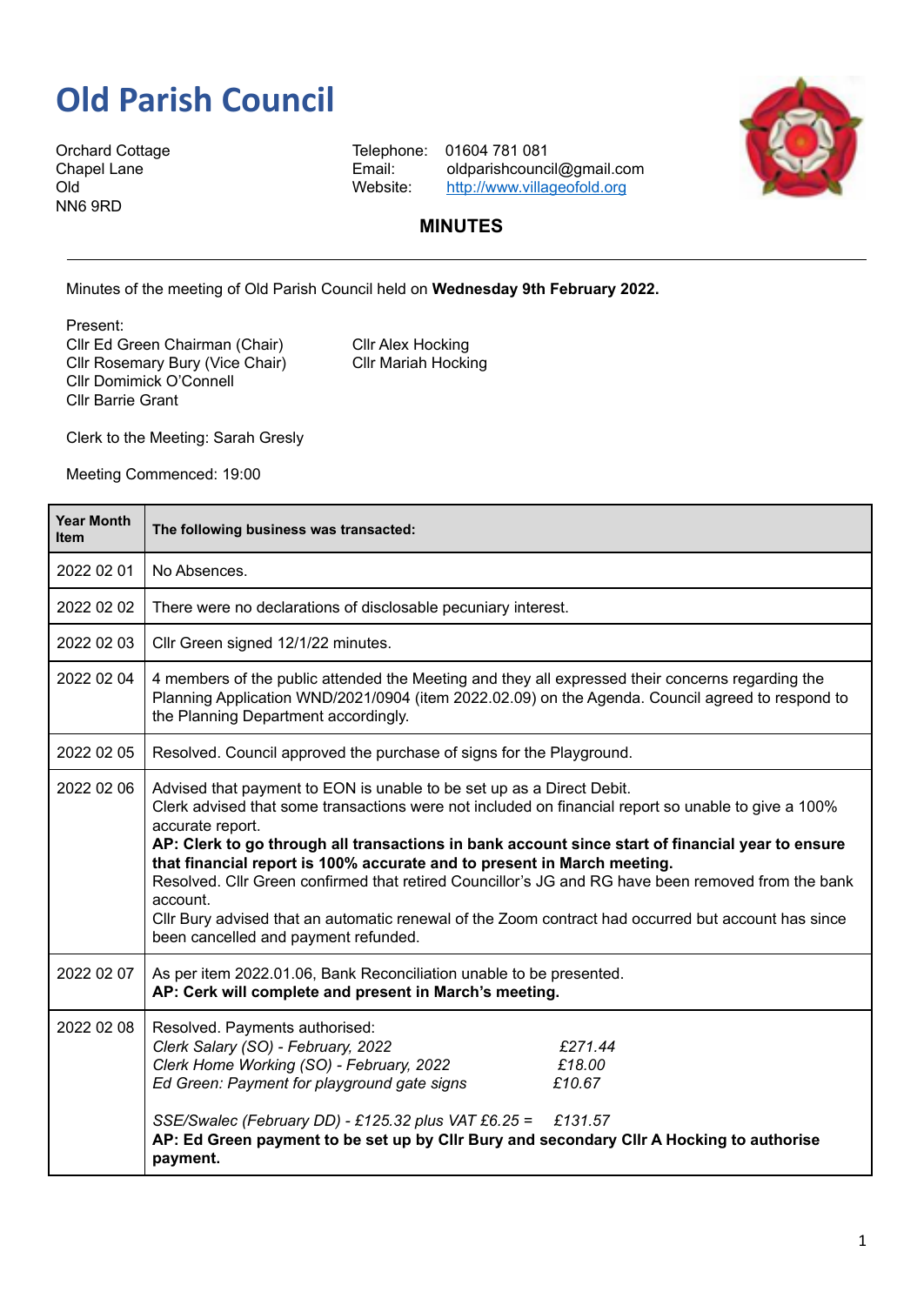| 2022 02 09 | Planning Application WND/2021/0904. Council discussed the details of the application and unanimously<br>agreed that they were strongly opposed to it. A letter to West Northamptonshire Council (WNC) would<br>be written to outline Council's opinion and to state that Council did not support the application.<br>AP: Cllr Grant and Cllr Green to compose a letter to be sent to WNC Planning department. |
|------------|---------------------------------------------------------------------------------------------------------------------------------------------------------------------------------------------------------------------------------------------------------------------------------------------------------------------------------------------------------------------------------------------------------------|
| 2022 02 10 | Update received from Clerk and Cllr Bury on Asset Mapping Project (AMP) with NCALC meeting on<br>Wednesday the 9th of February and the potential grant. Cllr Bury, Cllr M Hocking and Clerk agreed to<br>arrange a date to discuss the project further.<br>AP: Date of meeting to be arranged. Update to be given in March's meeting.                                                                         |
| 2022 02 11 | Report received for Cherry Hill Defibrillator. Light inside box has been removed for replacement of<br>battery and re-positioning in unit. Cllr Bury has spoken to resident whose property the defibrillator<br>attaches onto, resident has kindly confirmed that he does not wish for payment for electricity to the<br>device.                                                                              |
| 2022 02 12 | Cllr Grant has received provisional date for the Tree survey to be completed by students at Moulton<br>College as between 8th and 15th of March.                                                                                                                                                                                                                                                              |
| 2022 02 13 | CIIr Grant has been in communication with Highways Liaison to enquire whether Highways will be able<br>to assist in the removal of the village sign.<br>AP: Update to be provided in March meeting. (BG)                                                                                                                                                                                                      |
| 2022 02 14 | Council agreed that all organisations in the village such as Village Hall, Parish Charities and St.<br>Andrew's Church to be consulted on the creation of the consultation flyer for the 5 Year Village Plan.<br>AP: Cllr O'Connell to make contact with the organisations. Update to be provided in March<br>meeting.                                                                                        |
| 2022 02 15 | Resolved. Council agreed that the current scope of grass cutting is satisfactory.                                                                                                                                                                                                                                                                                                                             |
| 2022 02 16 | No update, item to be carried over to March meetings.<br>AP: Cllr Hocking to discuss Risk Assessment with volunteers.                                                                                                                                                                                                                                                                                         |
| 2022 02 17 | Resolved. Council agreed proposal for Millenium Tree bench.<br>AP: Cllr Green to advise donor family that purchase and fitting of the bench has Council<br>approval and they can now go ahead with the installation of the bench, which they are kindly<br>gifting to the Parish Council.                                                                                                                     |
| 2022 02 18 | Playground report received for January. Report highlighted some points for maintenance. Councillor's<br>agreed to set up a working group for maintenance in the playground.<br>AP: Cllr M Hocking to organise date for group meeting.                                                                                                                                                                         |
| 2022 02 19 | WNC are no longer offering grants for Electrical Vehicle charging points but there is potential in the<br>future.<br>AP: Cllr O'Connell to enquire if Village Hall has a plan for EV point.                                                                                                                                                                                                                   |
| 2022 02 20 | Call out has been arranged with manufacturers to inspect faulty speed awareness camera. Awaiting<br>confirmation of date of appointment. Council approved amount of up to £50 to be spent if camera can<br>be fixed at appointment by the engineer.                                                                                                                                                           |
| 2022 02 21 | Jubilee celebrations discussed. Council agree the contribution of flowers from the Parish Council for<br>display in Church.<br>AP: To discuss any further ideas for Jubilee celebrations.                                                                                                                                                                                                                     |
| 2022 02 22 | Informed that the Tree Policy Meeting was WNC requesting input on what their tree policies should be.                                                                                                                                                                                                                                                                                                         |
| 2022 02 23 | Council agreed for transport information to be included on website.<br>AP: Cllr A Hocking and Clerk to add information to website.                                                                                                                                                                                                                                                                            |
| 2022 02 24 | Jubilee Tree needs to be planted in Spring.<br>AP: Cllr Bury to liaise with Parish Charities.                                                                                                                                                                                                                                                                                                                 |